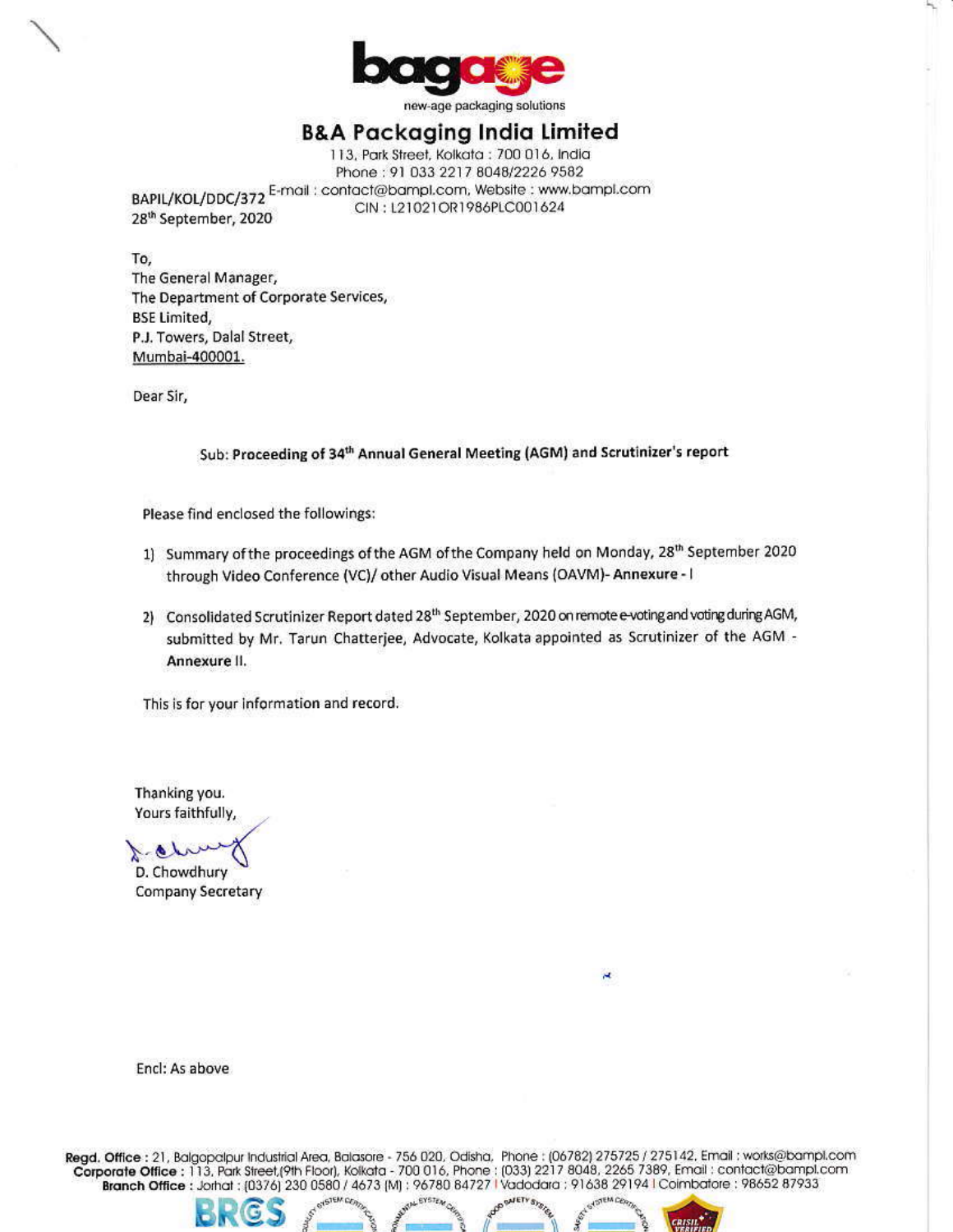Annexure - I

Summary of Proceedings of 34<sup>th</sup> AGM of B & A Packaging India Limited held on Monday, 28<sup>th</sup> September 2020 at 11.30 A.M. through Video Conferencing/Other Audio-Visual Means (OAVM)

The 34<sup>th</sup> Annual General Meeting (AGM) of Members of the Company was held on Monday, 28<sup>th</sup> September, 2020 through Video Conferencing/Other Audio-Visual Means at 11.30 a.m. IST.

Mr. Anjan Ghosh, Director, Chaired the proceedings of the Meeting. He informed that the AGM was conducted through VC / O AVM facility in accordance with the circulars issued by Ministry of Corporate Affairs (MCA) and Securities and Exchange Board of India (SEBI) and affirmed that all feasible efforts had been taken by the Company under the current circumstances to enable members to participate through Video Conference and vote at the AGM.

The requisite quorum being present, the meeting was called to order by the Chairman. Thereafter the Directors and the Company Secretary introduced themselves. The Chairman of the Audit committee, Nomination and Remuneration Committee and Stakeholders Relationship Committee were present at the meeting. Leave of absence was granted to Mrs. Anuradha Farley and Mr. Basant Kumar Goswami, Directors of the Company. The Chairman confirmed the presence of representatives of Statutory Auditors, Secretarial Auditors and Scrutinizer for the remote e-voting and e-voting during the AGM.

The Company Secretary provided general instructions to the Members regarding participation in the Meeting and informed that pursuant to the provisions of the Companies Act, 2013 and rules framed thereunder and SEBI (Listing Obligations and Disclosure Requirements) Regulations, 2015, the Company had provided facility to the members to cast their vote through remote e-voting which commenced from Friday, 25<sup>th</sup> September, 2020 (10.00 a.m. IST) and ended on Sunday, 27<sup>th</sup> September, 2020 (17.00 p.m. 1ST). During this period, all Members of the Company, holding shares either in physical form or in dematerialized mode, as on the cut-off date i.e. Monday, 21<sup>st</sup> September, 2020, had the opportunity to cast their votes electronically. The Members were informed that the facility for voting through e-voting system provided by Central Depository Services (India) Ltd. (CDSL) was made available during the AGM for Members who had not cast their votes prior to the meeting and they can cast their votes while at the same time participate in the proceedings.

He informed that the Statutory Registers under the Companies Act, 2013 and other documents as referred to in the AGM Notice had been kept open for electronic inspection by the Members at the website of the Company namely www.bampl.com.

Thereafter, the Chairman delivered his speech highlighting inter-alia current economic scenario,

Fur B & A Packaging India Ltd. **Company Secretary**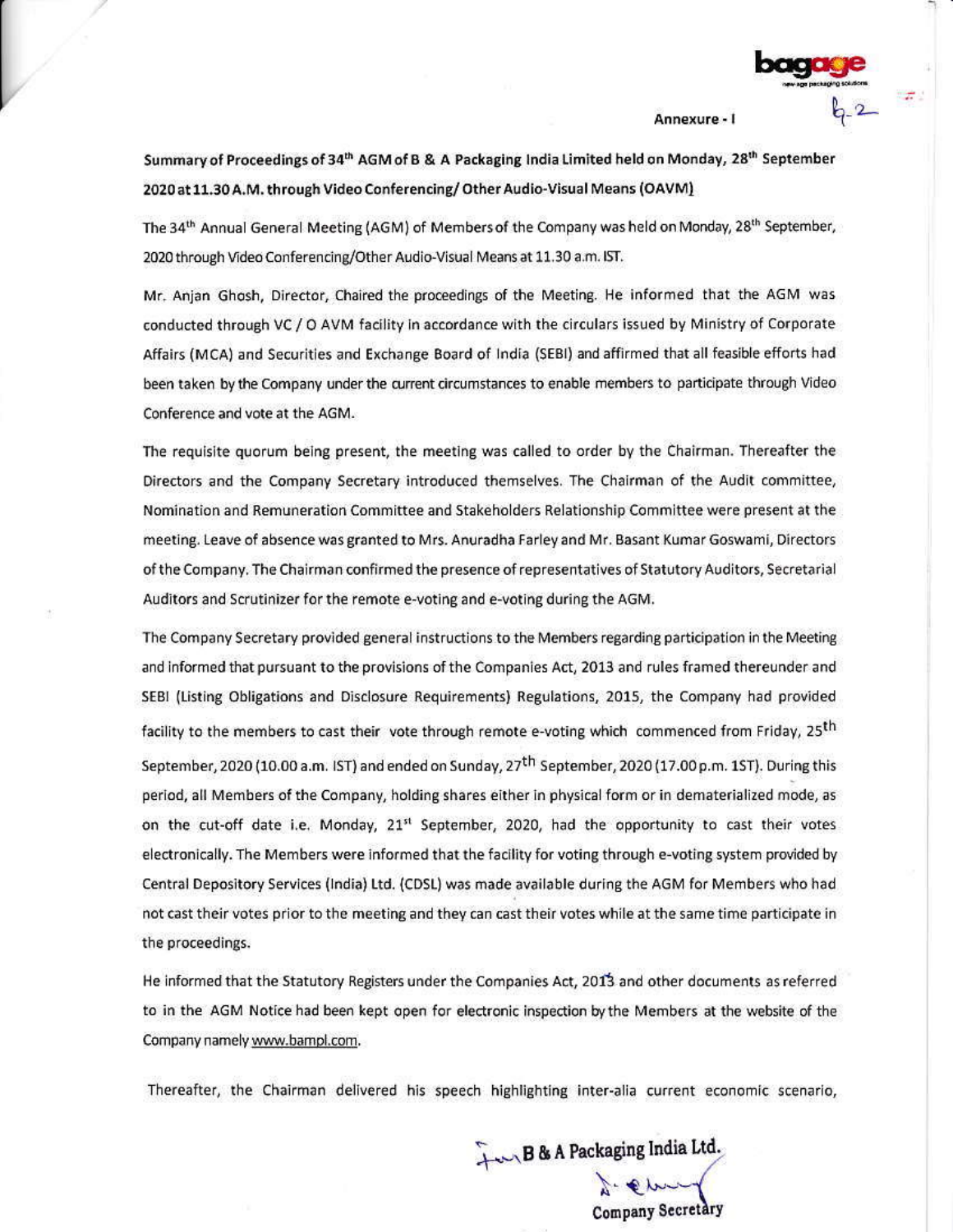

functioning of the Company and its adoptability in the COVID pandemic situation.

Thereafter, the Chairman of the Meeting resumed the proceedings of the Meeting and with the consent of the shareholders, the Notice convening the AGM and the Auditor's Report were taken as read.

The agenda items of the Notice of 34th AGM were read for the information of the members as below:

| Sr.            | Particulars                                                            | Type of Resolution |
|----------------|------------------------------------------------------------------------|--------------------|
| No.            |                                                                        |                    |
|                | Ordinary Business                                                      |                    |
| 1.             | Adoption of Audited Financial Statements, Reports of the Directors and | Ordinary           |
|                | Auditors for the financial year 2019-20.                               | Resolution         |
| $\overline{2}$ | Re-appointment of Mr. Somnath Chatterjee, Director (DIN 00172364)      | Ordinary           |
|                | who retires by rotation                                                | Resolution         |
| 3.             | Fixation of remuneration of M/s Ghosal, Basu & Ray, Chartered          | Ordinary           |
|                | Accountants, (Registration No: 315080E) for the financial year         | Resolution         |
|                | ending 31st March 2021                                                 |                    |
|                | <b>Special Business</b>                                                |                    |
| 4.             | Re-appointment of Mr. Somnath Chatterjee (DIN: 00172364) as            | Ordinary           |
|                | Whole Time Director of the Company.                                    | Resolution         |

The Chairman announced that the e-voting facility has been activated and will be closed after 30 minutes from the conclusion of the Meeting. Thereafter he invited Members who had pre-registered themselves as speakers, to raise queries, offer comments or seek clarifications (if any) on the Company's accounts and businesses. Company Secretary informed that no member has registered himself as a speaker or had seek any clarification.

The Chairman announced that Mr. Tarun Chatterjee, Advocate, was appointed as the Scrutinizer to scrutinize thee-voting process and requested the Members to continue to vote through electronic system, if not already voted through remote e-voting. He stated that e-voting results along with the Consolidated Scrutinizers Report shall be informed to BSE Ltd. and also be placed on website of the Company and on the website of CDSL, the e-voting agency.

Thereafter, Chairman thanked and expressed his gratitude towards all shareholders for attending the meeting and declared the meeting as concluded at 12.00 noon.

Tw B & A Packaging India Ltd.<br>Company Secretary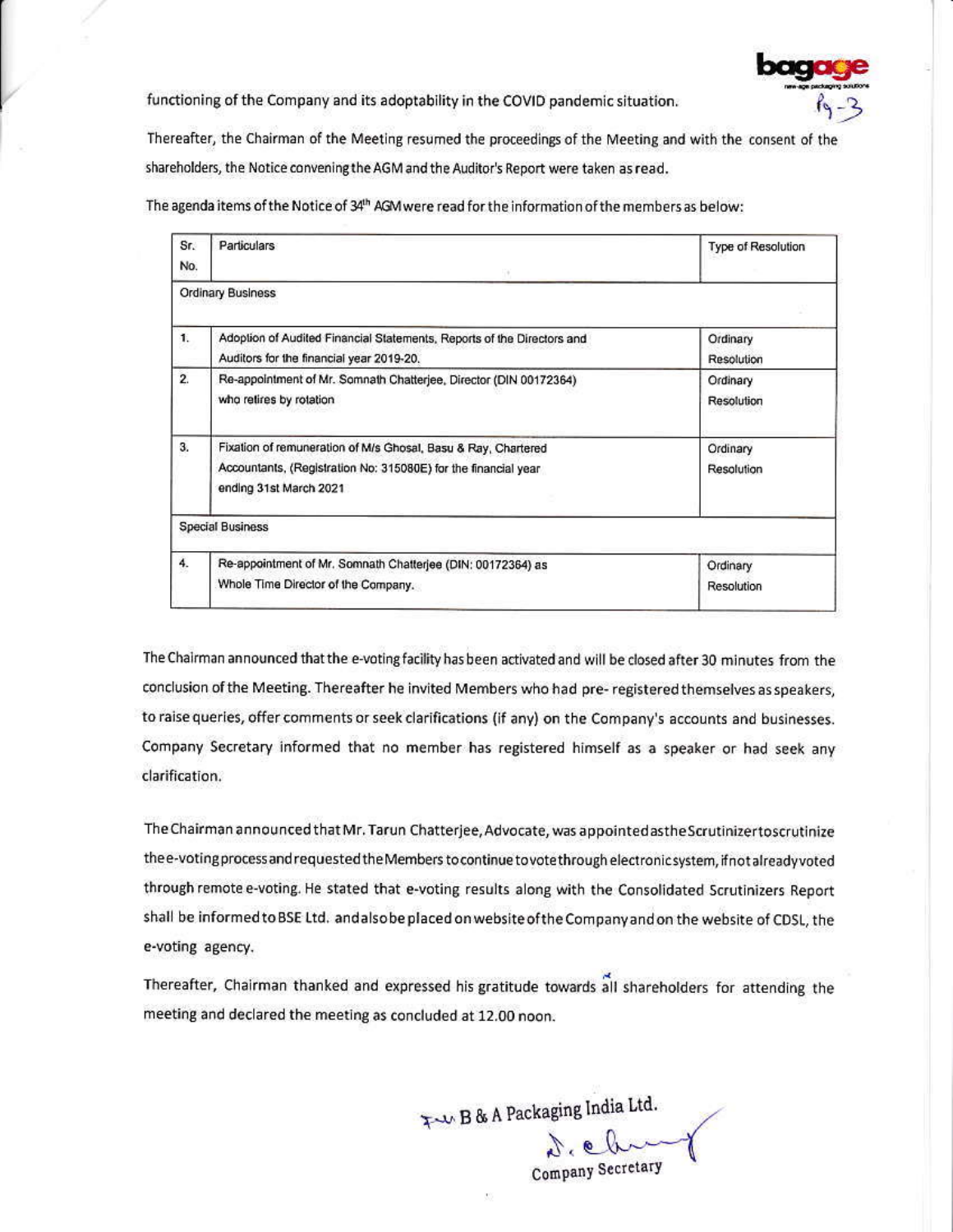

Post the conclusion of voting at the venue, the consolidated scrutinizer's report was received. All the resolutions have been passed with requisite majority. This is for your information and record.

 $\star$ 

Thanking you.

Yours faithfully, For B & A Packaging India Limited

 $\mathbf{v}$ À D. Chowdhury

**Company Secretary**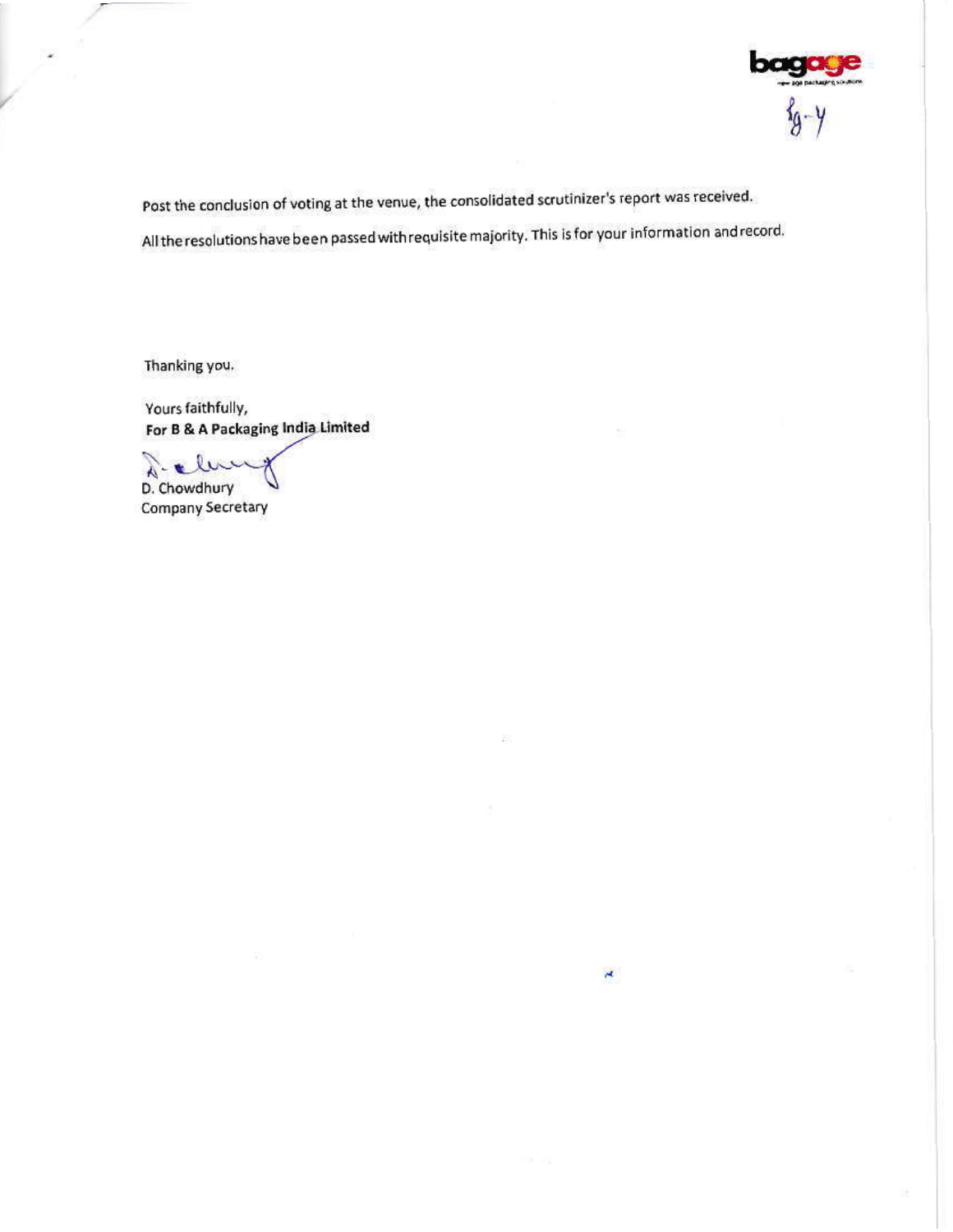Office: "ABHISHEK POINT" (4th Floor) 152, S. P. Mukherjee Road, Kolkata - 700026 Phone: (033) 4060 5149 / 6459 7983 Mobile: 9433239319 / 9007429681 E-mail : tchatterjeeassociates@gmail.com tcacorpadv@gmail.com

#### **CONSOLIDATED SCRUTINIZER'S REPORT**

[Pursuant to Regulation 44(3) of the of the SEBI (Listing Obligations and Disclosure Requirements) Regulations, 2015

To The Chairman **B&A Packaging India Limited (CIN: L21021OR1986PLC001624)**  Registered Office: 22,Balgopalpur Industrial Area Balasore, Odisha - 756020

Sir,

- 1. I, Tarun Chatterjee, Advocate, has been appointed by the Board of Directors of B&A Packaging India Limited, (herein after referred as the Company) at its meeting held on 11<sup>th</sup> August 2020, as the Scrutinizer to scrutinize the remote e-Voting and electronic voting during the 34th Annual General Meeting (**AGM** ) of the Company held through Video Conferencing (VC) / Other Audio Video Means (OAVM) on 28<sup>th</sup> September 2020, in a fair and transparent manner as per the provisions of Section 108 of the Companies Act, 2013 read with Rules 20 and 21 of the Companies (Management and Administration) Rules, 2014 as amended by the Companies (Management and Administration) Rules, 2015 and Secretarial Standards on General Meetings, on the resolutions contained in the Notice dated 11<sup>th</sup> August 2020 of the 34<sup>th</sup> AGM of the members of the Company.
- 2. The Company had provided remote e-voting facility for its members as per the provisions of Section 108 of the Companies Act, 2013 read with Rule 20 of the Companies (Management and Administration) Rules, 2014 which remained open from Friday, 25<sup>th</sup> September 2020 (10:00 A.M IST) to Sunday, 27th September 2020 (17:00 P.M IST).
- 3. The Company had also provided e-voting facility to vote during the AGM for the members who attended the meeting through VC/OAVM and had not vote through remote e-voting, to cast their vote during the AGM.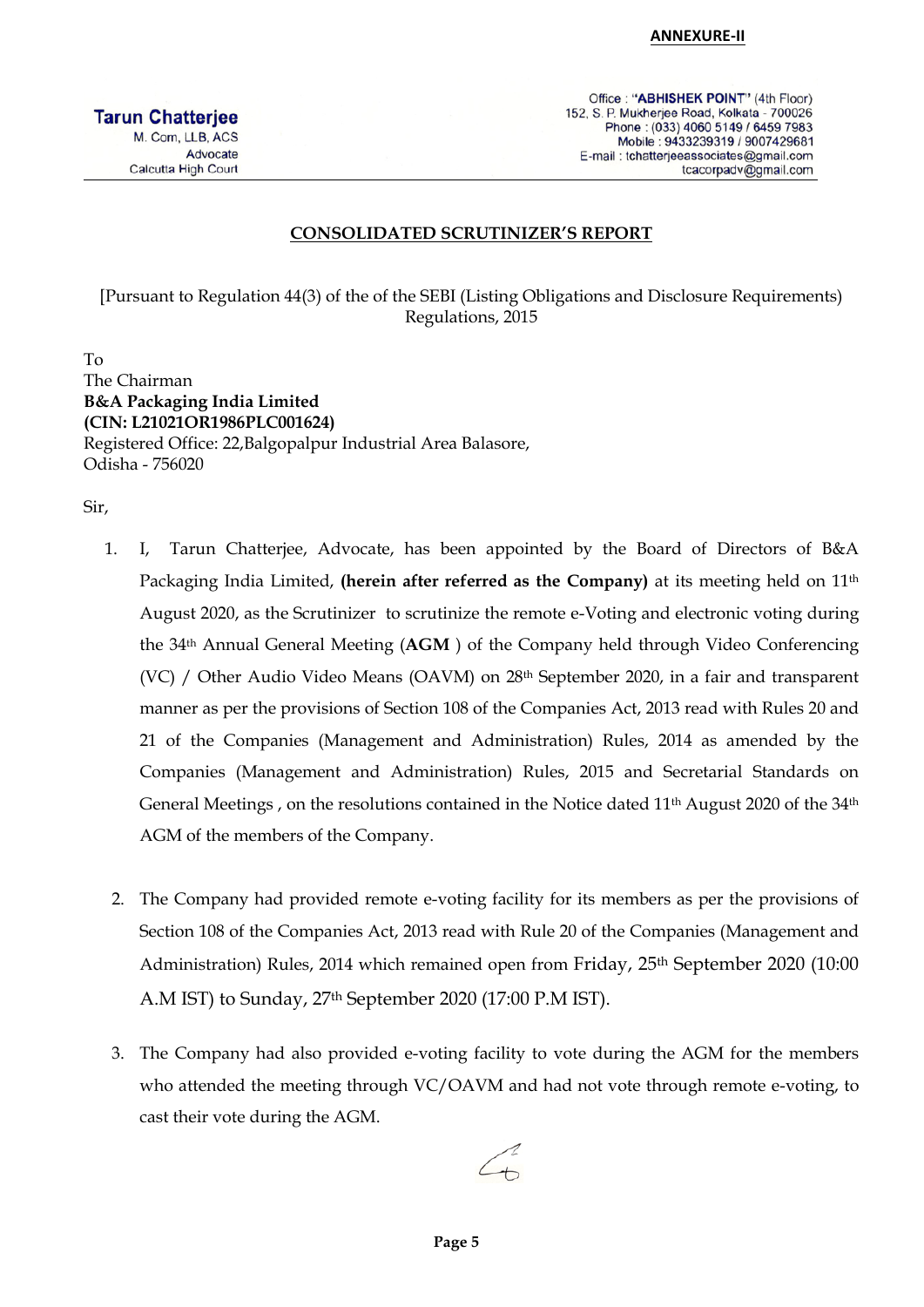- 4. After the closure of e-voting at the AGM, the report on voting done during the AGM and the votes cast under remote e-voting facility were unblocked on 28th September 2020 at 12.30 PM and were counted.
- 5. I have scrutinized and reviewed the remote e-voting prior and e-voting during the AGM and votes cast therein based on the data downloaded from the CDSL e-voting system.
- 6. The Management of the Company is responsible to ensure the compliance with the requirements of the Companies Act, 2013 and Rules thereto relating to remote e-voting and voting through electronic voting system during the AGM held on the resolutions contained in the Notice dated 11th August 2020 of the AGM of the members of the Company.

My responsibility as a Scrutinizer of remote e-voting and e-voting during the AGM is limited to prepare and submit the Scrutinizer's report of the votes casted "in favour" or "against" the resolutions by the members of the Company.

**7.** I do hereby submit the Consolidated Report of vote casted through electronic voting system during the meeting and on remote e-voting on the resolutions contained in the Notice dated 11th August 2020 of AGM.

| Date of the AGM                                                | 28-09-2020            |  |
|----------------------------------------------------------------|-----------------------|--|
| Total number of shareholders on record date                    | 2572                  |  |
| No. of Shareholders present in the meeting either in person or |                       |  |
| through proxy:                                                 |                       |  |
|                                                                |                       |  |
| Promoters and Promoter Group:                                  | <b>NOT APPLICABLE</b> |  |
| Public:                                                        |                       |  |
|                                                                |                       |  |
| No. of Shareholders attended the meeting through<br>video      |                       |  |
| Conferencing:                                                  |                       |  |
| Promoters and Promoter Group                                   | 3                     |  |
| Public                                                         | 22                    |  |
|                                                                |                       |  |

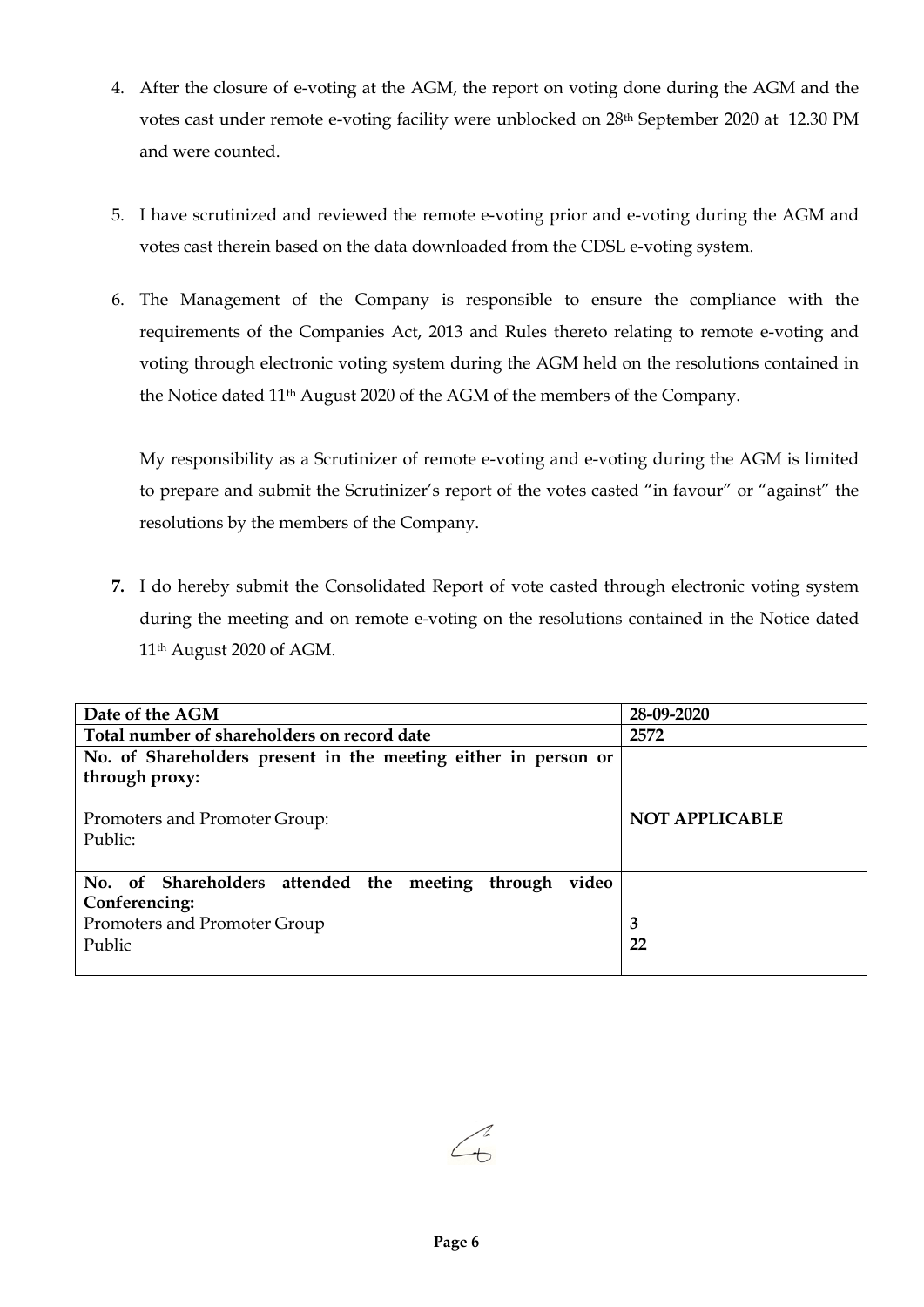#### **ORDINARY BUSINESS**

# Item No. 1: Adoption of Financial Statements for the year ended 31st March 2020 **Ordinary Resolution**

"**RESOLVED THAT** the audited financial statement of the Company for the financial year ended 31st March 2020 and reports of Board of the Directors and Auditors thereon laid before the meeting, be and are hereby considered and adopted."

| <b>Resolution Required:</b>                           |              |               | <b>Ordinary Resolution</b> |                     |                  |                  |                   |                     |
|-------------------------------------------------------|--------------|---------------|----------------------------|---------------------|------------------|------------------|-------------------|---------------------|
| Whether promoter/promoter group are interested in the |              |               | N <sub>0</sub>             |                     |                  |                  |                   |                     |
| resolution                                            |              |               |                            |                     |                  |                  |                   |                     |
| Category                                              | Mode of      | No.<br>of     | No.<br>of                  | $\frac{0}{0}$<br>of | No.<br>of        | No. of           | $\%$ of Votes     | $\frac{0}{0}$<br>of |
|                                                       | Voting       | <b>Shares</b> | <b>Votes</b>               | <b>Votes</b>        | Votes-in         | Votes-           | in favour on      | <b>Votes</b>        |
|                                                       |              | held          | Polled                     | Polled              | favour           | against          | votes polled      | against on          |
|                                                       |              |               |                            | on                  | (4)              |                  |                   | votes               |
|                                                       |              | (1)           | (2)                        | outstan             |                  | (5)              | $(6)=[(4)/(2)]^*$ | polled              |
|                                                       |              |               |                            | ding                |                  |                  | 100               |                     |
|                                                       |              |               |                            | shares              |                  |                  |                   |                     |
|                                                       |              |               |                            | $(3)=[(2)/$         |                  |                  |                   | $(7) = [(5)/(2)$    |
|                                                       |              |               |                            | $(1)]^* 100$        |                  |                  |                   | $]^{*}100$          |
| Promoter                                              | E-Voting     | 3690114       | 3583714                    | 97.1166             | 3583714          | $\theta$         | 100               | $\boldsymbol{0}$    |
| and                                                   | Poll         |               | $\theta$                   | $\theta$            | $\theta$         | $\mathbf{0}$     | $\theta$          | $\mathbf{0}$        |
| Promoter                                              | Postal       |               | $\mathbf{0}$               | $\mathbf{0}$        | $\mathbf{0}$     | $\mathbf{0}$     | $\mathbf{0}$      | $\mathbf{0}$        |
| Group                                                 | Ballot (if   |               |                            |                     |                  |                  |                   |                     |
|                                                       | applicabl    |               |                            |                     |                  |                  |                   |                     |
|                                                       | $\mathbf{e}$ |               |                            |                     |                  |                  |                   |                     |
|                                                       | <b>Total</b> | 3690114       | 3583714                    | 97.1166             | 3583714          | $\theta$         | 100               | $\mathbf{0}$        |
| Public-                                               | E-Voting     | 300000        | $\theta$                   | $\theta$            | $\theta$         | $\overline{0}$   | $\theta$          | $\theta$            |
| Institution                                           | Poll         |               | $\mathbf{0}$               | $\mathbf{0}$        | $\mathbf{0}$     | $\mathbf{0}$     | $\mathbf{0}$      | $\mathbf{0}$        |
|                                                       | Postal       |               | $\mathbf{0}$               | $\mathbf{0}$        | $\mathbf{0}$     | $\mathbf{0}$     | $\overline{0}$    | $\theta$            |
|                                                       | Ballot (if   |               |                            |                     |                  |                  |                   |                     |
|                                                       | applicabl    |               |                            |                     |                  |                  |                   |                     |
|                                                       | e)           |               |                            |                     |                  |                  |                   |                     |
|                                                       | <b>Total</b> | 300000        | $\overline{0}$             | $\theta$            | $\theta$         | $\theta$         | $\theta$          | $\theta$            |
| Public-                                               | E-Voting     | 970386        | 1614                       | 0.1663              | 1614             | $\theta$         | 100               | $\overline{0}$      |
| Non                                                   | Poll         |               | $\boldsymbol{0}$           | $\boldsymbol{0}$    | $\boldsymbol{0}$ | $\boldsymbol{0}$ | $\boldsymbol{0}$  | $\boldsymbol{0}$    |
| Institution                                           | Postal       |               | $\overline{0}$             | $\theta$            | $\theta$         | $\overline{0}$   | $\theta$          | $\overline{0}$      |
|                                                       | Ballot (if   |               |                            |                     |                  |                  |                   |                     |
|                                                       | applicabl    |               |                            |                     |                  |                  |                   |                     |
|                                                       | $\mathbf{e}$ |               |                            |                     |                  |                  |                   |                     |
|                                                       | <b>Total</b> | 970386        | 1614                       | 0.1663              | 1614             | $\theta$         | 100               | $\boldsymbol{0}$    |
| <b>Total</b>                                          |              | 4960500       | 3585328                    | 72.2776             | 3585328          | $\bf{0}$         | 100               | $\bf{0}$            |

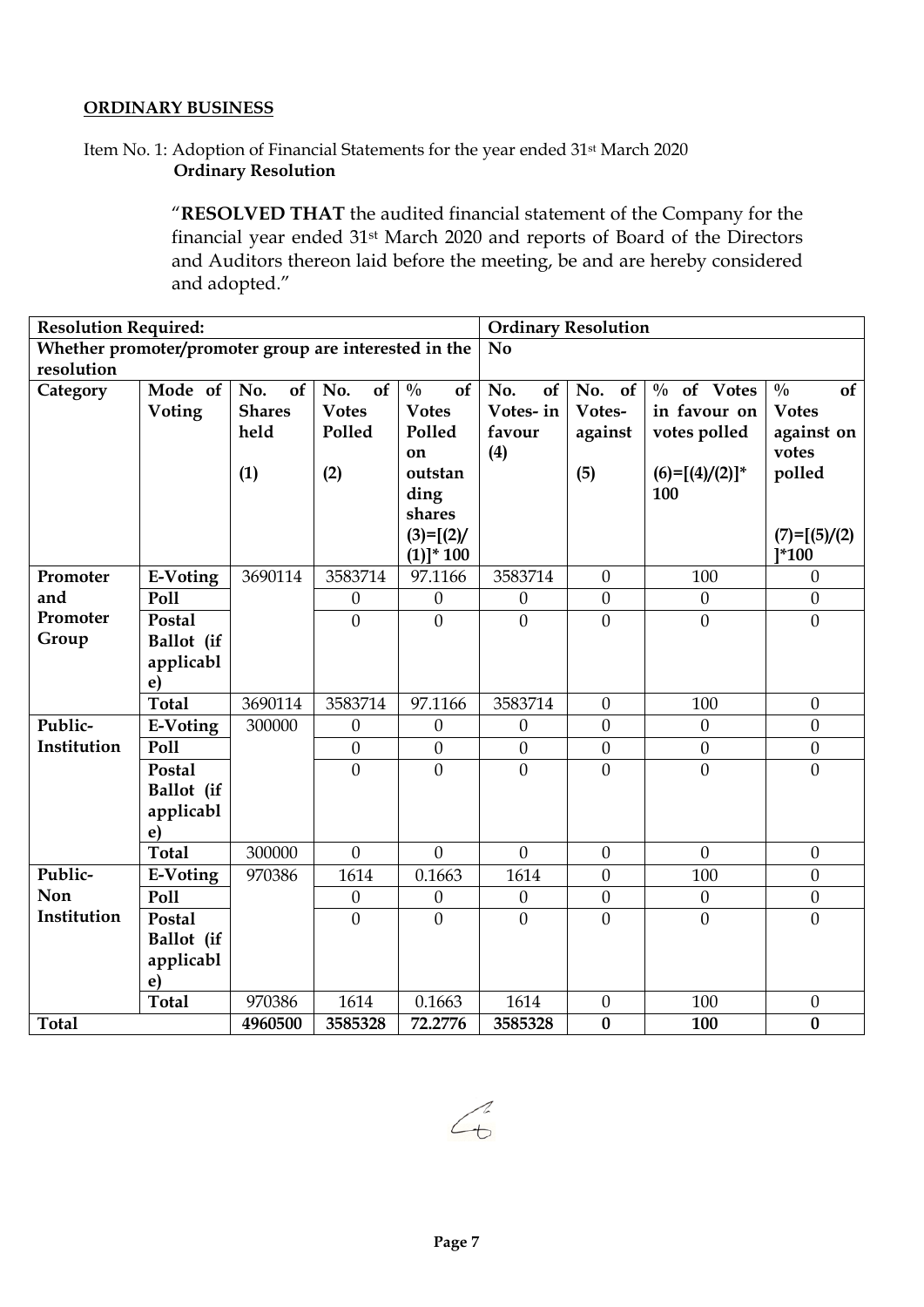# Item No. 2: To re-appoint Mr. Somnath Chatterjee, who retires by rotation and being eligible, offers himself for re-appointment as a Director **Ordinary Resolution**

**"RESOLVED THAT** pursuant to the provisions of Section 152 of the Companies Act' 2013, Mr. Somnath Chatterjee (DIN 00172364), who retires by rotation at this meeting and being eligible has offered himself for re-appointment, be and is hereby reappointed as Director of the Company, liable to retire by rotation."

| <b>Resolution Required:</b>                           |                    |               | <b>Ordinary Resolution</b> |                     |                  |                  |                   |                     |
|-------------------------------------------------------|--------------------|---------------|----------------------------|---------------------|------------------|------------------|-------------------|---------------------|
| Whether promoter/promoter group are interested in the |                    |               |                            |                     | N <sub>0</sub>   |                  |                   |                     |
| resolution                                            |                    |               |                            |                     |                  |                  |                   |                     |
| Category                                              | Mode of            | No.<br>of     | No.<br>of                  | $\frac{0}{0}$<br>of | No.<br>of        | No.<br>of        | $\%$ of Votes     | $\frac{0}{0}$<br>of |
|                                                       | Voting             | <b>Shares</b> | <b>Votes</b>               | <b>Votes</b>        | Votes-in         | Votes-           | in favour on      | <b>Votes</b>        |
|                                                       |                    | held          | Polled                     | Polled              | favour           | against          | votes polled      | against on          |
|                                                       |                    |               |                            | on                  | (4)              |                  |                   | votes               |
|                                                       |                    | (1)           | (2)                        | outstan             |                  | (5)              | $(6)=[(4)/(2)]^*$ | polled              |
|                                                       |                    |               |                            | ding                |                  |                  | 100               |                     |
|                                                       |                    |               |                            | shares              |                  |                  |                   |                     |
|                                                       |                    |               |                            | $(3)=[(2)/$         |                  |                  |                   | $(7) = [(5)/(2)$    |
|                                                       |                    |               |                            | $(1)]^* 100$        |                  |                  |                   | $1*100$             |
| Promoter<br>and                                       | E-Voting           | 3690114       | 3583714                    | 97.1166             | 3583714          | $\theta$         | 100               | $\boldsymbol{0}$    |
| Promoter                                              | Poll               |               | $\boldsymbol{0}$           | $\theta$            | $\theta$         | $\mathbf{0}$     | $\theta$          | $\boldsymbol{0}$    |
| Group                                                 | Postal             |               | $\overline{0}$             | $\overline{0}$      | $\overline{0}$   | $\overline{0}$   | $\mathbf{0}$      | $\mathbf{0}$        |
|                                                       | Ballot (if         |               |                            |                     |                  |                  |                   |                     |
|                                                       | applicabl          |               |                            |                     |                  |                  |                   |                     |
|                                                       | e)<br><b>Total</b> | 3690114       | 3583714                    | 97.1166             | 3583714          | $\theta$         | 100               | $\boldsymbol{0}$    |
| Public-                                               | E-Voting           | 300000        | $\boldsymbol{0}$           | $\theta$            | $\theta$         | $\mathbf{0}$     | $\theta$          | $\mathbf{0}$        |
| Institution                                           | Poll               |               | $\boldsymbol{0}$           | $\theta$            | $\boldsymbol{0}$ | $\boldsymbol{0}$ | $\boldsymbol{0}$  | $\boldsymbol{0}$    |
|                                                       | Postal             |               | $\mathbf{0}$               | $\theta$            | $\overline{0}$   | $\mathbf{0}$     | $\overline{0}$    | $\boldsymbol{0}$    |
|                                                       | Ballot (if         |               |                            |                     |                  |                  |                   |                     |
|                                                       | applicabl          |               |                            |                     |                  |                  |                   |                     |
|                                                       | $\bf e)$           |               |                            |                     |                  |                  |                   |                     |
|                                                       | <b>Total</b>       | 300000        | $\overline{0}$             | $\overline{0}$      | $\overline{0}$   | $\mathbf{0}$     | $\overline{0}$    | $\boldsymbol{0}$    |
| Public-                                               | E-Voting           | 970386        | 1614                       | 0.1663              | 1614             | $\theta$         | 100               | $\boldsymbol{0}$    |
| Non                                                   | Poll               |               | $\mathbf{0}$               | $\theta$            | $\boldsymbol{0}$ | $\mathbf{0}$     | $\theta$          | $\boldsymbol{0}$    |
| Institution                                           | Postal             |               | $\overline{0}$             | $\overline{0}$      | $\mathbf{0}$     | $\overline{0}$   | $\overline{0}$    | $\mathbf{0}$        |
|                                                       | Ballot (if         |               |                            |                     |                  |                  |                   |                     |
|                                                       | applicabl          |               |                            |                     |                  |                  |                   |                     |
|                                                       | e)                 |               |                            |                     |                  |                  |                   |                     |
|                                                       | <b>Total</b>       | 970386        | 1614                       | 0.1663              | 1614             | $\boldsymbol{0}$ | 100               | $\boldsymbol{0}$    |
| <b>Total</b>                                          |                    | 4960500       | 3585328                    | 72.2776             | 3585328          | $\bf{0}$         | 100               | $\bf{0}$            |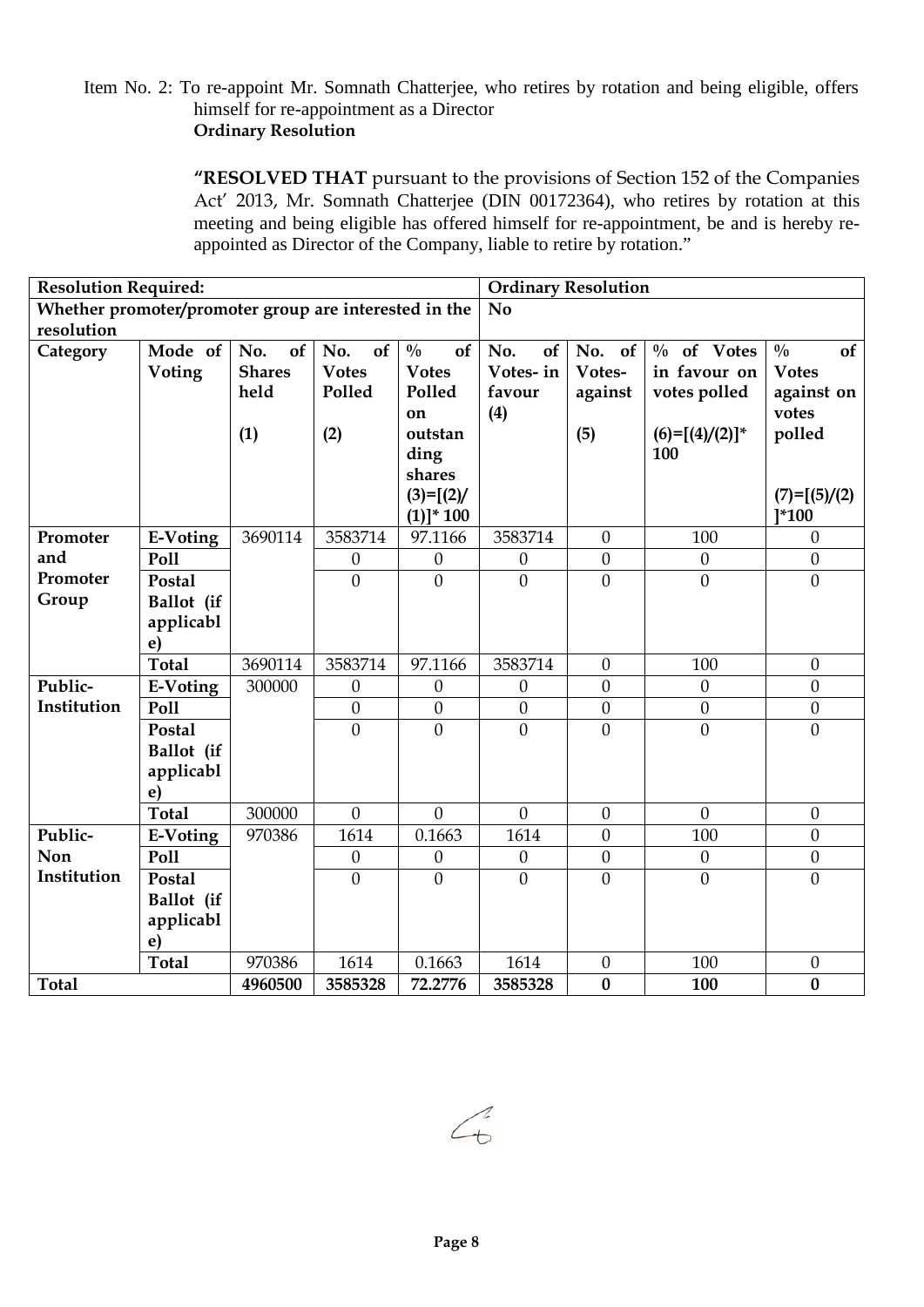# Item No. 3: To fix remuneration of Statutory Auditors **Ordinary Resolution**

"**RESOLVED THAT** pursuant to the provisions of Sections 139,142 and other applicable provisions , if any, of the Companies Act' 2013 read with Companies (Audit and Auditors), Rules, 2014 [including any statutory modification (s) or amendment(s) thereto or reenactment(s) thereof for the time being in force], M/s. Ghosal, Basu & Ray, Chartered Accountants (Registration No. 315080E) be paid such remuneration as shall be fixed by the Board of Directors of the Company for conducting the Statutory Audit of the Company for the financial year ending 31st March 2021."

| <b>Resolution Required:</b>                           |                    |               | <b>Ordinary Resolution</b> |                     |                  |                  |                   |                     |
|-------------------------------------------------------|--------------------|---------------|----------------------------|---------------------|------------------|------------------|-------------------|---------------------|
| Whether promoter/promoter group are interested in the |                    |               | N <sub>0</sub>             |                     |                  |                  |                   |                     |
| resolution                                            |                    |               |                            |                     |                  |                  |                   |                     |
| Category                                              | Mode of            | No.<br>of     | No.<br>of                  | $\frac{0}{0}$<br>of | No.<br>of        | No. of           | $\%$ of Votes     | $\frac{0}{0}$<br>of |
|                                                       | Voting             | <b>Shares</b> | <b>Votes</b>               | <b>Votes</b>        | Votes-in         | Votes-           | in favour on      | <b>Votes</b>        |
|                                                       |                    | held          | Polled                     | Polled              | favour           | against          | votes polled      | against on          |
|                                                       |                    |               |                            | on                  | (4)              |                  |                   | votes               |
|                                                       |                    | (1)           | (2)                        | outstan             |                  | (5)              | $(6)=[(4)/(2)]^*$ | polled              |
|                                                       |                    |               |                            | ding                |                  |                  | 100               |                     |
|                                                       |                    |               |                            | shares              |                  |                  |                   |                     |
|                                                       |                    |               |                            | $(3)=[(2)/$         |                  |                  |                   | $(7) = [(5)/(2)$    |
|                                                       |                    |               |                            | $(1)]^* 100$        |                  |                  |                   | $1*100$             |
| Promoter                                              | E-Voting           | 3690114       | 3583714                    | 97.1166             | 3583714          | $\boldsymbol{0}$ | 100               | $\boldsymbol{0}$    |
| and                                                   | Poll               |               | $\boldsymbol{0}$           | $\theta$            | $\boldsymbol{0}$ | $\mathbf{0}$     | $\theta$          | $\boldsymbol{0}$    |
| Promoter                                              | Postal             |               | $\overline{0}$             | $\mathbf{0}$        | $\mathbf{0}$     | $\mathbf{0}$     | $\mathbf{0}$      | $\boldsymbol{0}$    |
| Group                                                 | Ballot (if         |               |                            |                     |                  |                  |                   |                     |
|                                                       | applicabl          |               |                            |                     |                  |                  |                   |                     |
|                                                       | e)                 |               |                            |                     |                  |                  |                   |                     |
|                                                       | <b>Total</b>       | 3690114       | 3583714                    | 97.1166             | 3583714          | $\theta$         | 100               | $\boldsymbol{0}$    |
| Public-                                               | E-Voting           | 300000        | $\boldsymbol{0}$           | $\theta$            | $\theta$         | $\mathbf{0}$     | $\theta$          | $\boldsymbol{0}$    |
| Institution                                           | Poll               |               | $\boldsymbol{0}$           | $\boldsymbol{0}$    | $\boldsymbol{0}$ | $\boldsymbol{0}$ | $\boldsymbol{0}$  | $\boldsymbol{0}$    |
|                                                       | Postal             |               | $\overline{0}$             | $\mathbf{0}$        | $\mathbf{0}$     | $\mathbf{0}$     | $\mathbf{0}$      | $\mathbf{0}$        |
|                                                       | Ballot (if         |               |                            |                     |                  |                  |                   |                     |
|                                                       | applicabl          |               |                            |                     |                  |                  |                   |                     |
|                                                       | e)<br><b>Total</b> | 300000        | $\overline{0}$             | $\overline{0}$      | $\overline{0}$   | $\mathbf{0}$     | $\theta$          |                     |
|                                                       |                    |               |                            |                     |                  |                  |                   | $\boldsymbol{0}$    |
| Public-<br><b>Non</b>                                 | E-Voting           | 970386        | 1614                       | 0.1663              | 1614             | $\mathbf{0}$     | 100               | $\boldsymbol{0}$    |
| Institution                                           | Poll               |               | $\boldsymbol{0}$           | $\boldsymbol{0}$    | $\boldsymbol{0}$ | $\boldsymbol{0}$ | $\boldsymbol{0}$  | $\boldsymbol{0}$    |
|                                                       | Postal             |               | $\theta$                   | $\theta$            | $\overline{0}$   | $\theta$         | $\theta$          | $\overline{0}$      |
|                                                       | Ballot (if         |               |                            |                     |                  |                  |                   |                     |
|                                                       | applicabl          |               |                            |                     |                  |                  |                   |                     |
|                                                       | e)                 |               |                            |                     |                  |                  |                   |                     |
|                                                       | <b>Total</b>       | 970386        | 1614                       | 0.1663              | 1614             | $\boldsymbol{0}$ | 100               | $\boldsymbol{0}$    |
| <b>Total</b>                                          |                    | 4960500       | 3585328                    | 72.2776             | 3585328          | $\bf{0}$         | 100               | $\bf{0}$            |

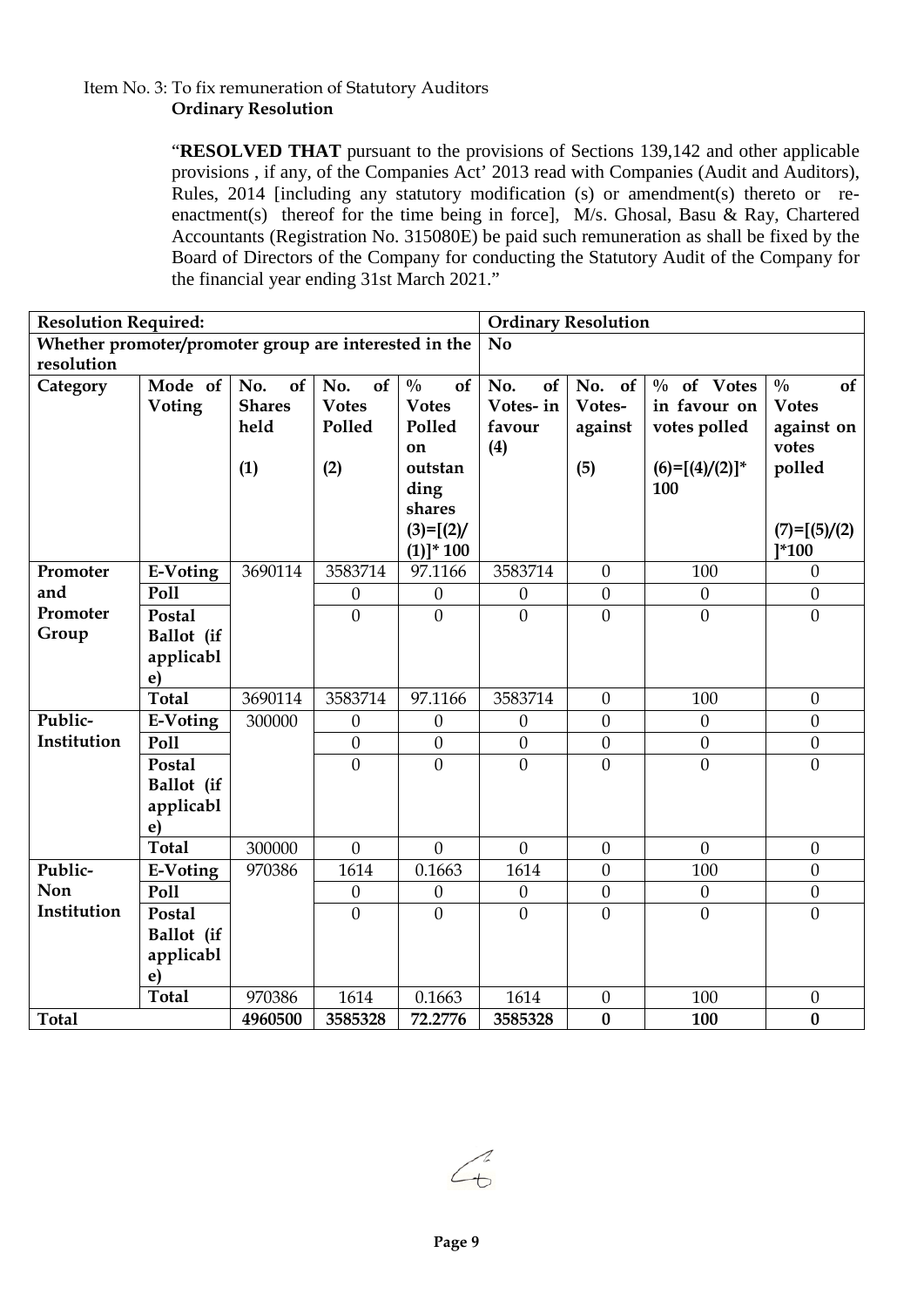### **SPECIAL BUSINESS**

Item No. 4: To re-appoint Mr. Somnath Chatterjee as a Whole Time Director of the Company  **Ordinary Resolution**

> **"RESOLVED THAT** pursuant to sections 196,197 and 203 and other applicable provisions, if any, of the Companies Act, 2013 (hereinafter the Act') and Rules framed thereunder read with Schedule V of the Act' (hereinafter the Schedule) the Company hereby approves the re-appointment of Mr. Somnath Chatterjee (DIN: 00172364) as a Whole Time Director of the Company for a period of three years with effect from 27th March 2020 upon terms and conditions as set out in the agreement between the Company and Mr. Somnath Chatterjee a copy whereof as placed before the meeting, such agreement be and is hereby specifically approved.

> **RESOLVED FURTHER THAT** the Board of Directors/ Nomination and Remuneration Committee of Directors (hereinafter the Board/Committee) of the Company be and are hereby authorised to vary and/or increase remuneration and perquisites payable to Mr. Chatterjee as specified in the said agreement to the extent the Board/Committee may consider appropriate and as may be permitted or authorised in accordance with any provisions under the said Act' or the Schedule for the time being in force provided, however, the remuneration and perquisites payable to Mr. Chatterjee shall be within the limits set out in the said Act' and Schedule or any amendment or any modification thereto or statutory reenactment thereof and/or any rule or regulation framed thereunder and for the time being in force and the terms of aforesaid agreement between the Company and Mr. Chatterjee shall be suitably modified to give effect to such variation or increase as the case may be, without further reference to the Shareholders in the General Meeting.

> **RESOLVED FURTHER THAT** notwithstanding anything to the contrary contained herein, in the event of loss or inadequacy of profit in any financial year during the tenure of office of Mr. Chatterjee as Whole Time Director of the Company, the remuneration and perquisites as set out in the aforesaid agreement or with such variation and/or increase thereto as stated aforesaid, be paid to Mr. Chatterjee as minimum remuneration and perquisites subject to the ceiling provided in the said Act and/or the Schedule or any amendment or any modification thereto or statutory re-enactment thereof and/or any rule or regulation framed thereunder and for the time being in force."

 $\sqrt{\frac{2}{1}}$